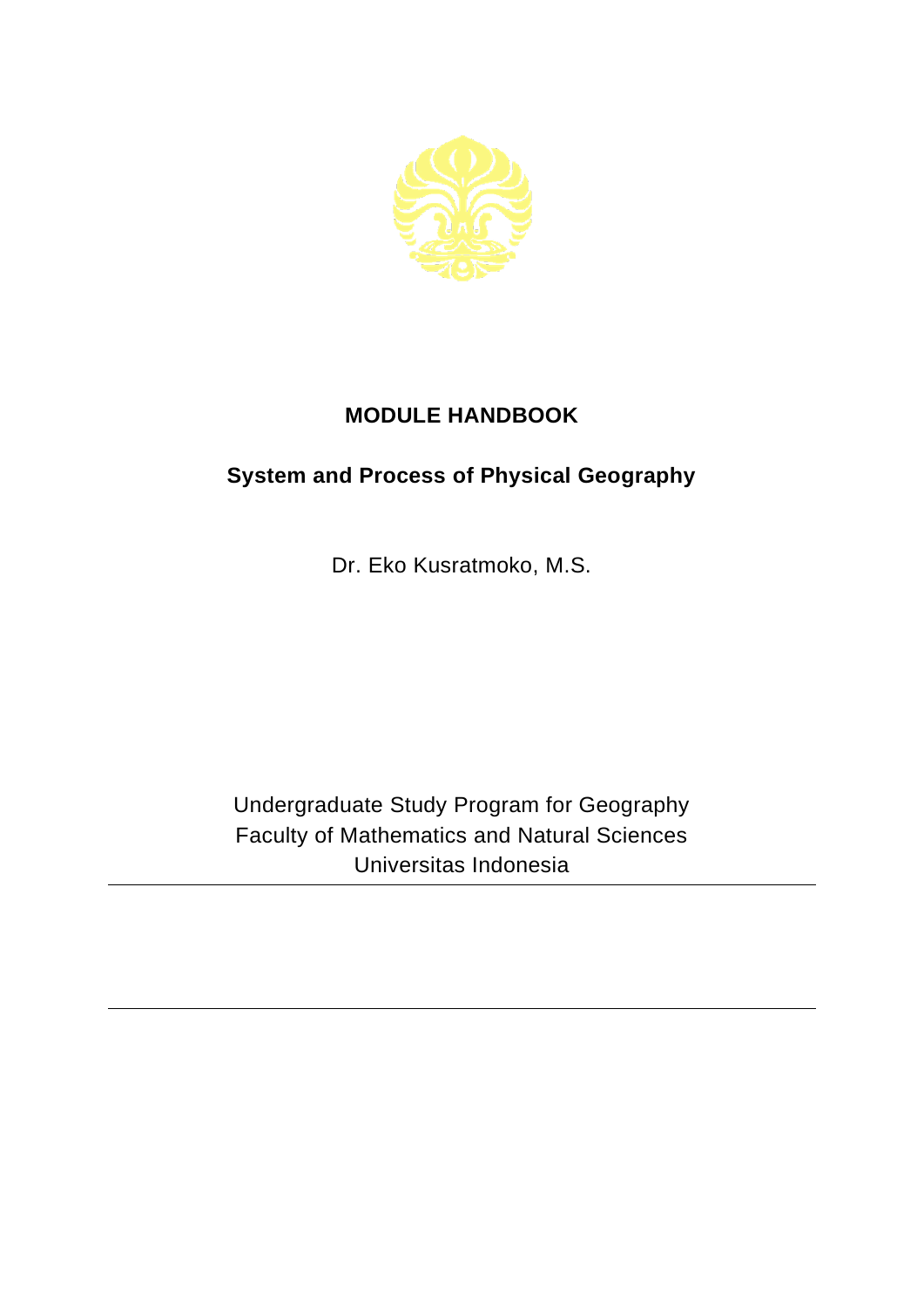| Module designation                                                 | System and Process of Physical Geography                                                                                                                                                                                                                                                                                                                                                                                                                                  |
|--------------------------------------------------------------------|---------------------------------------------------------------------------------------------------------------------------------------------------------------------------------------------------------------------------------------------------------------------------------------------------------------------------------------------------------------------------------------------------------------------------------------------------------------------------|
| Semester(s) in which the module is<br>taught                       | Second (2nd) Semester                                                                                                                                                                                                                                                                                                                                                                                                                                                     |
| Person responsible for the module                                  | Dr. Eko Kusratmoko, M.S.                                                                                                                                                                                                                                                                                                                                                                                                                                                  |
| Lecturer                                                           | Dr. Eko Kusratmoko, M.S.<br>1.                                                                                                                                                                                                                                                                                                                                                                                                                                            |
| Language                                                           | Bahasa Indonesia                                                                                                                                                                                                                                                                                                                                                                                                                                                          |
| Relation to curriculum                                             | Compulsory                                                                                                                                                                                                                                                                                                                                                                                                                                                                |
| Teaching methods                                                   | Student-centered Learning and combination with Cooperative Learning                                                                                                                                                                                                                                                                                                                                                                                                       |
| Workload (incl. contact hours, self-<br>study hours)               | Lectures: 200 minutes per week per semester<br>1.<br>Assignment: 240 minutes per week per semester<br>2.<br>Independent study: 240 minutes per week per semester<br>3.<br>Minutes x weeks x semester: 680 x 14 x 1 = 9520 minutes per<br>4.<br>semester<br>5.<br>Midterm Examination: 100 minutes per semester<br>Final Examination: 100 minutes per semester<br>6.<br>Total workload per semester: 9720 minutes / 162 hours<br>7.                                        |
| Credit points                                                      | 4 (Four)                                                                                                                                                                                                                                                                                                                                                                                                                                                                  |
| Required and recommended pre-<br>requisites for joining the module | Thinking Geographically<br>1.<br>Principles and Perspective in Physical Geography<br>2.<br>Physical Geography Lab 1<br>3.                                                                                                                                                                                                                                                                                                                                                 |
| Module objectives/intended learn-<br>ing outcomes                  | Students are able to analyze weather conditions, climate and hydrology<br>in an area based on the basic principles of meteorological and<br>hydrological processes                                                                                                                                                                                                                                                                                                        |
| Content                                                            | Climate and Hydrological Systems and Its Relevance in Geography<br>1.<br>Concepts and Process of Forming Weather/Climate Components<br>2.<br>Concepts and Process of Hydrological System Components<br>3.<br>Climate Classification with the Koppen, Oldemann, and Mohr<br>4.<br>Method<br>The Relationship between Weather/Climate Components and<br>5.<br><b>Hydrological Components</b><br>Issues Related to Weather/Climate Aspects and Hydrological<br>6.<br>Aspects |
| <b>Examination forms</b>                                           | $\overline{\phantom{a}}$                                                                                                                                                                                                                                                                                                                                                                                                                                                  |
| Study and examination require-<br>ments                            | Group & Presentation Score (10%)<br>1.<br>2.<br>Individual Score (35%)<br>Quiz (10%)<br>3.<br>Midterm Examination (20%)<br>4.<br>Final Examination (25%)"<br>5.                                                                                                                                                                                                                                                                                                           |